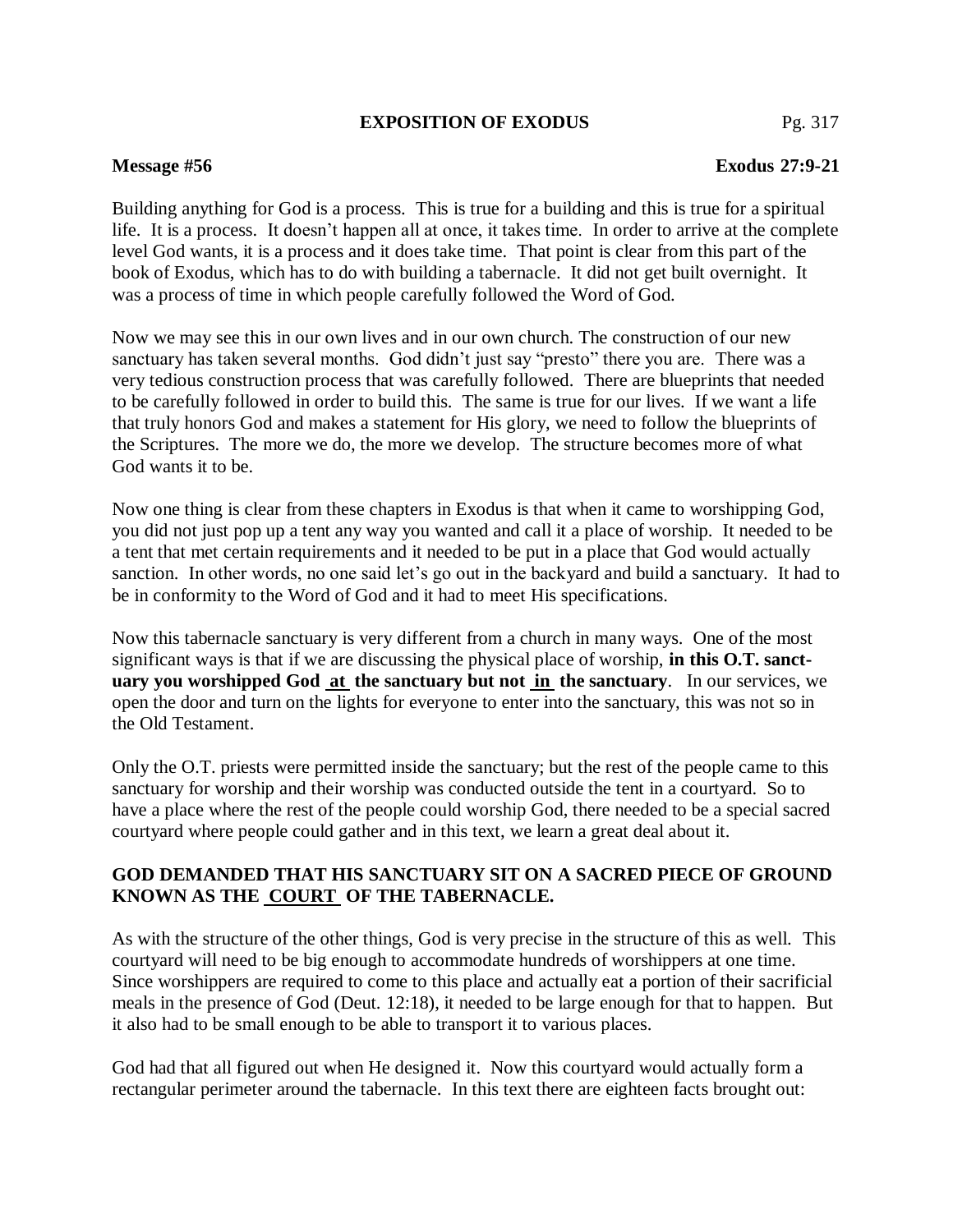### **FACT #1** – The south side length of the courtyard is to feature hangings of fine twisted linen. **27:9a**

Now as we will see this is a lot of finely twisted linen that needed to cover a large area. So this is a lot of linen. Putting up a structure for God is not cheap. God is the Divine architect and any thing He designs has artistic beauty to it–whether it be birds, flowers, trees, mountains or a Tabernacle. It has often been observed by those of sober minds that clean art and God-honoring thinking go hand in hand. God certainly has an artistic side to Him which is seen in anything He designs.

James Strong suggests that if you track the theme of fine linen through Scripture, it is a "symbol of cleanness" (*The Tabernacle of Israel*, p. 149). Whether it was worn by a priest or used for the Tabernacle structure, this fine twisted linen said this is a clean place. There is nothing filthy beyond these walls.

This is the same mindset we need in the church. Nothing filthy should ever exist within this place. It needs to be a clean place that offers pure worship to the people of God.

**FACT #2** – The south side length of fine twisted linen is to be 100 cubits or 150 feet long. **27:9b**

There is nothing specifically known about the sacredness of the dimensions other than this is what God demanded. Noah's ark was 300 feet long, 50 feet wide and 30 feet high.

One common denominator that is observable from Noah's ark; the ark/box which contained the covenant and the basket in which Moses was placed and this tabernacle is that **all of them are rectangular**.

**FACT #3** – The south side length is to contain 20 pillars or posts. 27:10

To have 20 pillars on one side would mean they would be spaced out with a pillar every 7 ½ feet. 20 times 7.5 feet is 150 feet. It is interesting that when putting up fencing it is still a good idea to use  $7\frac{1}{2}$  feet centers in building a fence.

The pillars were to have twenty sockets of bronze and twenty hooks and bands were to be made of silver.

It is unclear as to how and where the curtains were actually fastened to the frame. It is possible that the rings were attached to the curtains or hanging loops could be attached to the curtains or some type of button hole was sown.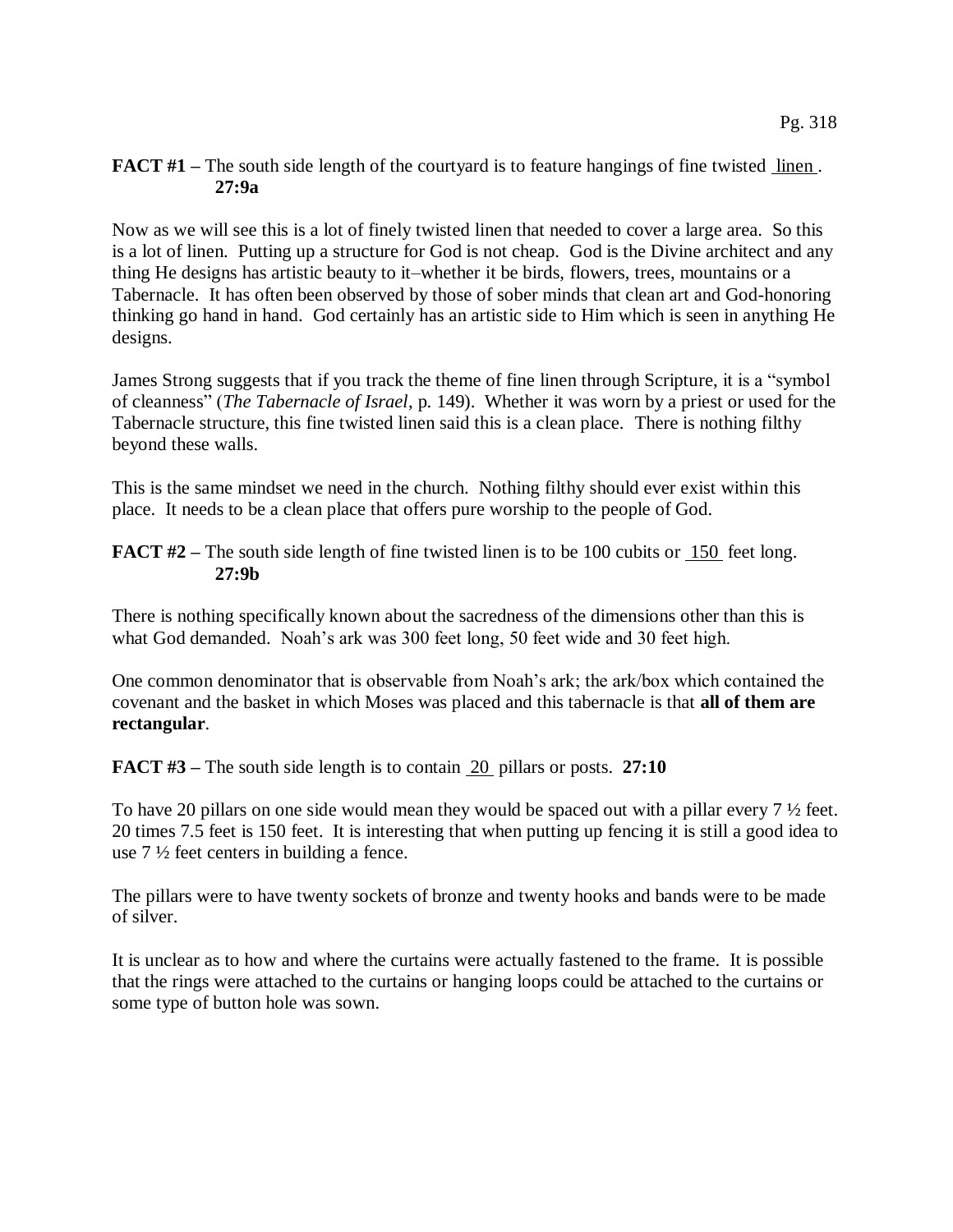## **FACT #4** – The north side length of the courtyard is to be identical to the south side of the courtyard. **27:11**

So there was to be this fine twisted linen that would be exactly 150 feet long with 20 pillar posts which go into 20 sockets of silver with hooks of silver for hanging the curtain.

**FACT #5 –** The west side width of the courtyard is to be 50 cubits or 75 feet wide. **27:12a**

So the width of the west side is exactly one half of the length.

**FACT #6 –** The west side width is to contain 10 pillars and 10 sockets. **27:12b**

There are exactly one half the number of pillars and sockets as for the length. Again the spacing is the same because 10 pillars spread out over 75 feet means that there is a pillar/post every 7.5 feet.

**FACT #7** – The east side width of the courtyard shall also be 50 cubits or  $\frac{75}{25}$  feet wide. 27:13

The east side is identical to the west side. So what we end up with is a rectangular courtyard– 150 feet long and 75 feet wide.

Because the east side was the gate side, it needed to be constructed a little differently.

**FACT #9** – The east side gate was to have three pillars and three sockets. 27:14b

The supporting pillars are spaced out identical to the lengthways pillars. God designed this so that there was a pillar post every 7.5 feet.

**FACT #10** – The other side of the east gate was to be identical in measurement. 27:15

What we have here are two curtains that come from each corner toward the center and they stretch 22  $\frac{1}{2}$  feet each (22.5 times 2 = 45 feet) leaving a gap of about 30 feet.

**FACT #11 –** The gate is to have a screen of 20 cubits or 30 feet. **27:16**

Now this screen was the entrance curtain. It was to be made of blue, purple and scarlet material and it was to contain four pillars with their four sockets. This was the special entrance screen. So this special entrance curtain/screen was 30 feet wide and it was made like the inner curtains except for the cherubim.

**FACT #8** – The east side hangings for one side of the gate were to be 15 cubits or 22.5 feet wide. **27:14a**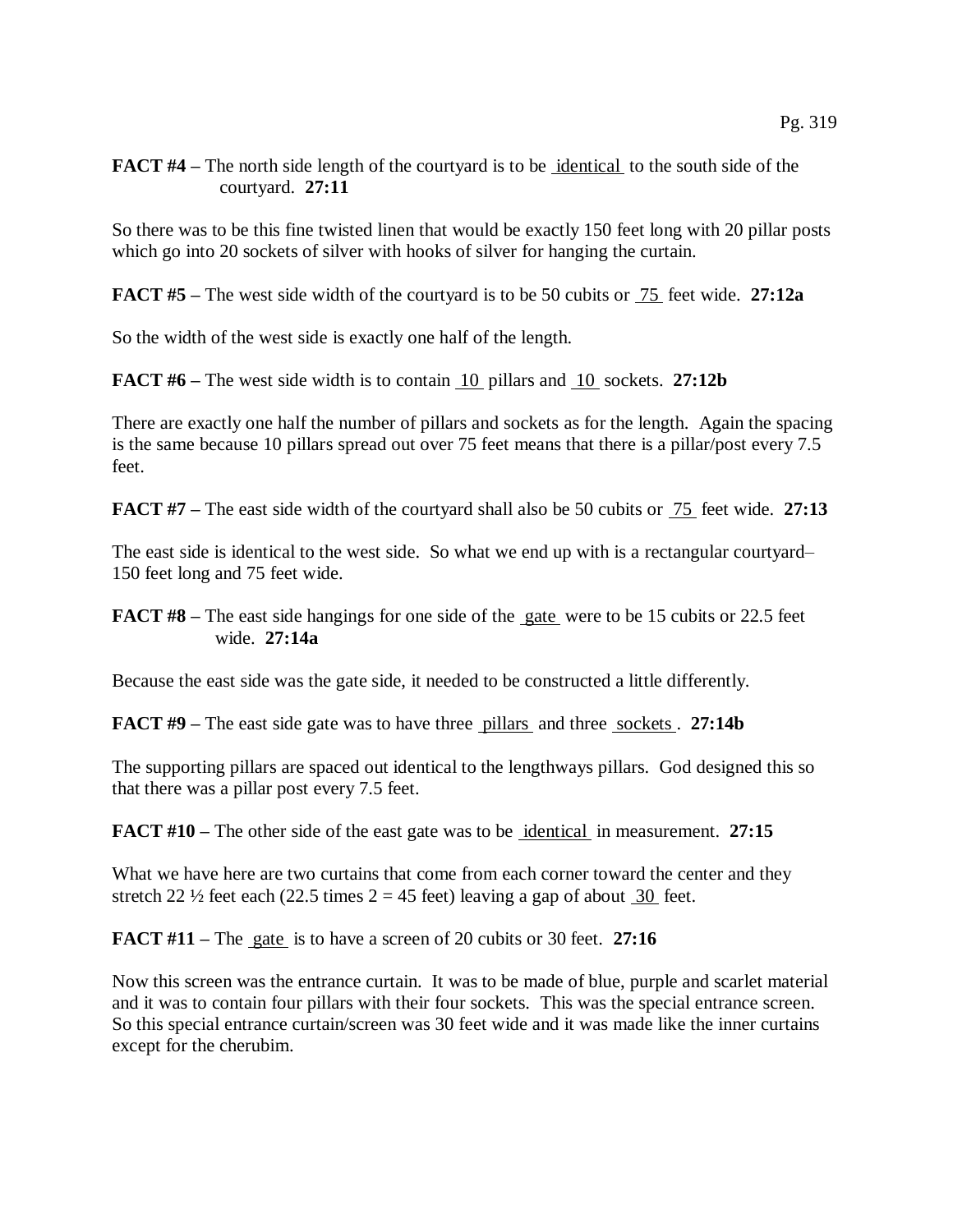Notice carefully this was to be made by "the work of a weaver." Those who do things for corporate worship are to be skilled at what they do.

Dr. C. I. Scofield said that these hangings on the screen represent the righteousness of God, which His law demands, which excludes all men (Rom. 3:19-20; 10:3-5). The blue represents Jesus Christ is from heaven; the purple represents He is Divine Royalty and the Scarlet represents the fact that He would shed His blood to wash away sin. In order to get into the presence of God, you had to go through this doorway that clearly represented this. So it is when it comes to a relationship with God–there is one door in. One must go through the door to have a relationship with God and that door is Jesus Christ (John 10:9).

**FACT #12** – All of the pillars around the court are to be banded together with silver bands with silver <u>hooks</u> and bronze sockets . 27:17

The rods and hooks would hold up the linen hangings

**FACT #13 –** The length of the courtyard is 100 cubits or 150 feet. **27:18a**

Again the specific dimensions of what God demands are given.

**FACT #14 –** The width of the courtyard is 50 cubits or 75 feet. **27:18b**

God is very clear on this point–this is His special and sacred place of worship.

**FACT #15 –** The height of the courtyard curtain is 5 cubits or 7.5 feet. **27:18c**

This would make it impossible for a person to look in on the things of God without going through the door entrance.

**FACT #16 –** All the utensils and pegs are to be made of bronze . **27:19**

Obviously ropes and tent pegs were needed to form guy lines to hold up this courtyard tent frame and all of these things were to be made of bronze.

This is interesting to think about because this was the Bronze Age, when many things were made with bronze. Things would not be made with iron until about 1200 B.C. and this is taking place approximately 200 years before that time.

**FACT #17** – Oil is to be brought for the lamp so it can burn continually . 27:20

The oil is to be clear olive oil and it is to be contributed by the sons of Israel. It is to be brought so the lamp may burn continually.